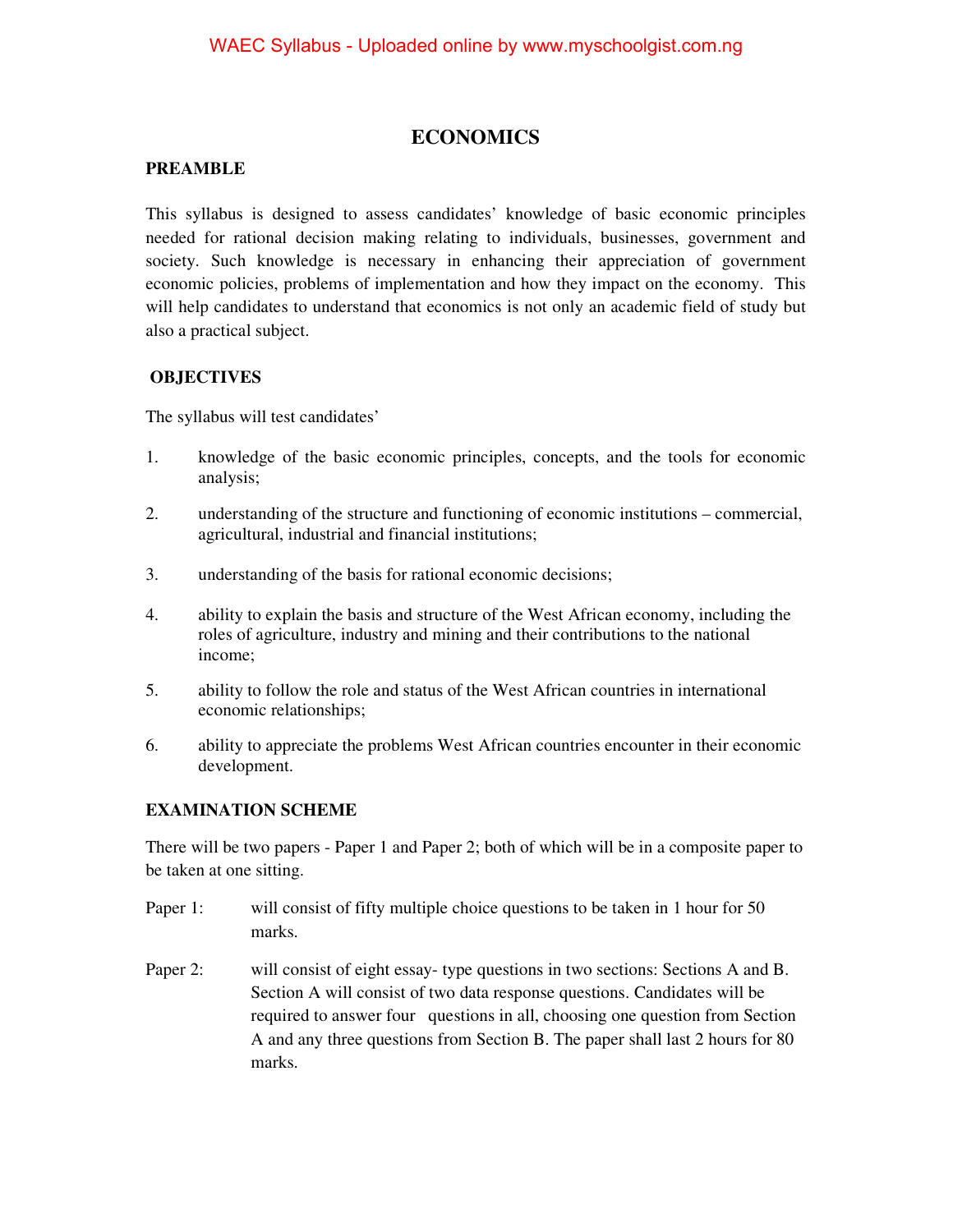# **DETAILED SYLLABUS**

### **1. DEFINITION AND SCOPE OF ECONOMICS**

Scarcity and Choice, Scale of Preference, Opportunity Cost, Production Possibility Curve. Economic activities – Production, Distribution and Consumption. Classification of economic activities - Primary, Secondary and Tertiary and their relative contributions in terms of output/income, employment, savings, investment and foreign exchange.

# **2. FACTORS OF PRODUCTION**

Land, labour, capital and entrepreneurship- meaning, characteristics and importance.

# **3. TYPES AND BASIC FEATURES OF ECONOMIC SYSTEMS**

- (a) Types capitalism, socialism and mixed economy.
- (b) Basic features of each
- (c) Advantages and disadvantages of each
- (d) Economic problems of society and the approaches for solving them under each of the systems.

## **4. BASIC TOOLS OF ECONOMIC ANALYSIS**

Tables, graphs and charts. Some basic statistical measures and representations – arithmetic mean, median, mode and their simple applications.

### **5. DEMAND**

Concept of demand and law of demand, the demand schedules and curve, reasons for exceptional demand curves, types of demand (derived, composite, joint and competitive); factors determining demand for goods and services – price of the commodity,prices of other commodities, income, tastes, price expectation, etc. Distinction between a shift of and movement along a demand curve; concept of elasticity of demand. Types of elasticity of demand and their measurement – price, income and cross elasticities of demand: importance of the concept of elasticity of demand to consumers, producers and government.

### **6. SUPPLY**

Concept of supply and law of supply, supply schedules and curve, types of Supply – composite, complementary and competitive. Factors determining supply – input prices, technology, prices of other commodities, climatic factors, etc. Distinction between the shift of and movement along the supply curve. Concept and measurement of elasticity of supply and its importance to producers and government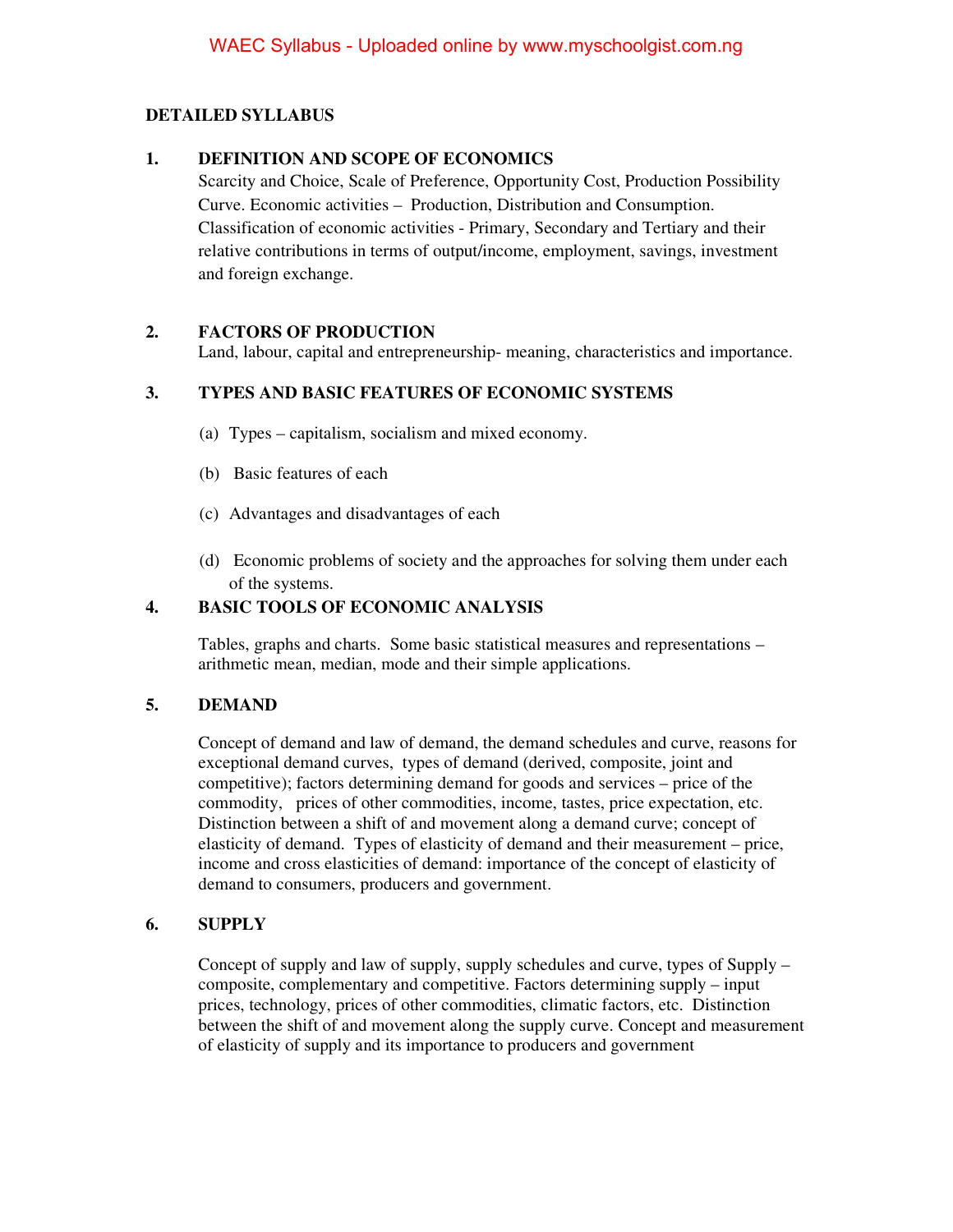### **7. THEORY OF CONSUMER BEHAVIOUR**

The utility concepts- total utility, average utility, marginal utility and the calculation of utility schedules. The law of diminishing marginal utility, relationship between total utility, average utility and marginal utility. The concept of equilibrium of a consumer. Determination of consumer equilibrium. The effects of changes in price on consumer equilibrium. The relationship between marginal utility and the demand curve.

### **8. THEORY OF PRICE DETERMINATION**

The Concept of the market; interaction between demand and supply. Price determination under free and regulated markets. Equilibrium price and quantity in product and factor markets. The effects of changes in supply and demand on equilibrium prices and quantities. Introduction to algebraic determination of equilibrium price and quantity. Price controls: maximum and minimum price regulations- meaning and their effects; rationing, black market (parallel market)

### **9. THEORY OF PRODUCTION**

Production: division of labour and specialization: Scale of production (Internal and External economies), concept of total, average and marginal productivity and law of variable proportions.

#### **10. THEORY OF COST AND REVENUE**

- (i) Cost concepts: total cost, average cost, marginal cost, variable cost, fixed cost; short run and long run costs.
- (ii) Distinction between economist's and accountant's view of cost (opportunity cost and money cost).
- (iii) Revenue concepts: total, average and marginal revenue; Marginal revenue Product

#### . **11. MARKET STRUCTURES**

 Concept of a market, characteristics of various market structures, determination of price and output under different structures - perfect competition and imperfect competition (monopoly and monopolistic competition). Review of cost and revenue concepts. Price discrimination.

#### **12. BUSINESS ORGANIZATIONS**

 Types and basic features of business enterprises – Sole Proprietorship; Partnership, Joint- Stock companies (Private and Public), Co-operatives; Statutory Corporation, Joint ventures. Sources of funds. General and basic problems of business enterprises. Privatization and Commercialization as solutions to problems of public enterprises. Indigenization and nationalization policies.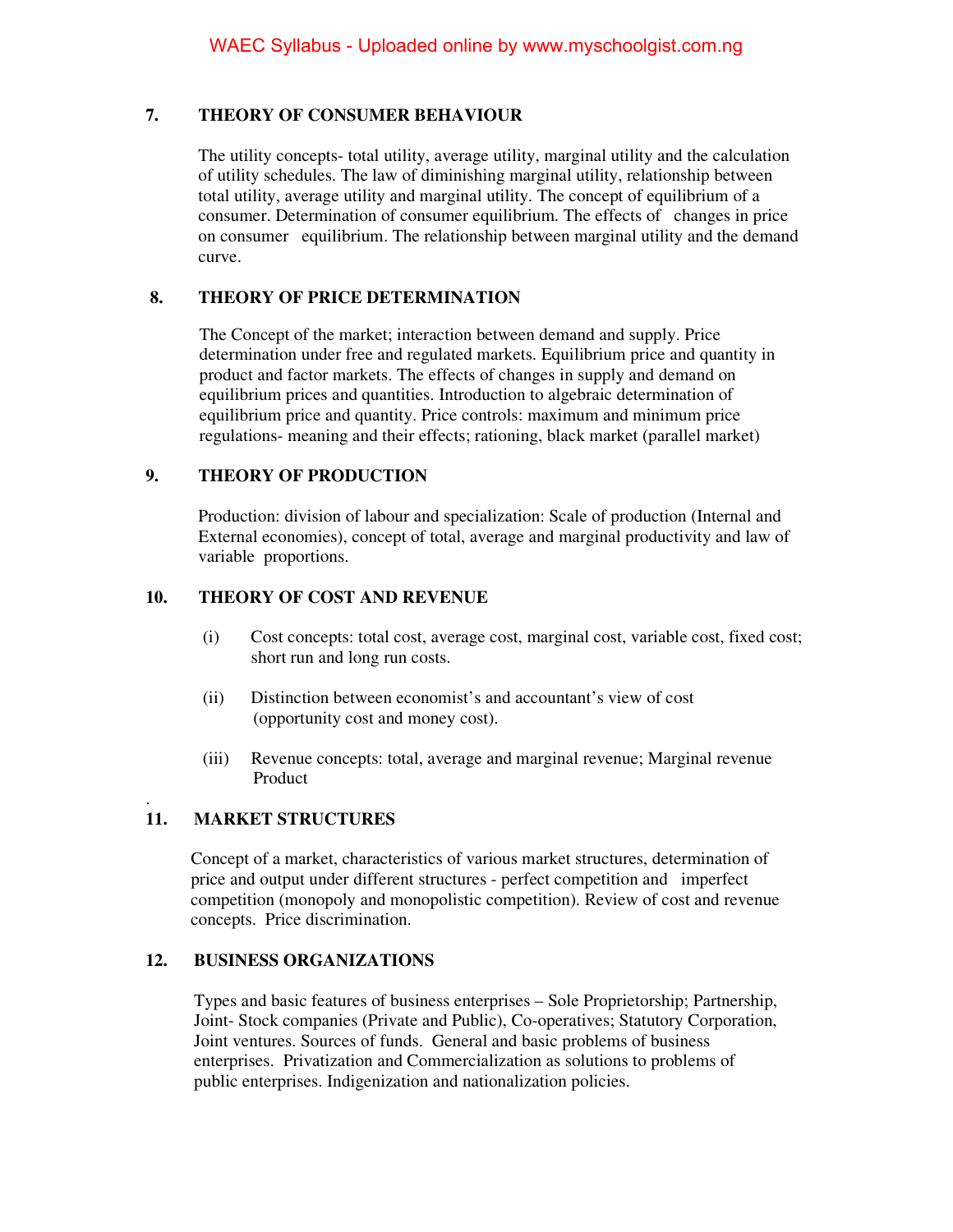# **13. DISTRIBUTIVE TRADE**

 Process of distribution, role of producers, role of wholesalers, retailers and co-operatives: the role of government agencies in product distribution and the problems of distribution and their solutions.

### **14. POPULATION AND LABOUR MARKET**

- (a) Population determination and implication of size and growth of population, Rural – urban migration, Malthusian theory of population Geographical, age, sex and occupational distribution. Importance and problems of census. Population and economic development (under population, optimum population and over- population).
- (b) Labour Market
	- (i) Concept of labour force and human capital, efficiency and mobility of labour, factors affecting the size of the labour force, particularly the population characteristics (age, sex, occupation, education, etc.)
	- (ii) supply of and demand for labour: wage determination. Concept of unemployment and underemployment, Trade Unions, Employers' association and Government policies on labour and wages.

### **15. AGRICULTURE**

 Structure (e.g. food crops, export crops, livestock, fisheries): systems of agriculture

 (peasant, commercial, co-operative and state farming); importance of agriculture to the national economy: marketing of agricultural products (commodity boards). Agricultural policies (minimum agricultural prices) problems of agriculture and remedies.

### **16. INDUSTRIALIZATION**

 Meaning and types of industry. Definition of industrial concepts: plant, firm, industry and industrial estates. Location of industry, localization, role of industrialization in economic development. Strategies of industrialization. Problems of industrialization.The link between agricultural and industrial development.

### **17. NATIONAL INCOME**

 Meaning of major national income concepts e.g. Gross Domestic Product, Gross National Product. Net National Product, etc. Different ways of measuring national income and their problems. Uses and limitations of national income data; trends and structure of national income.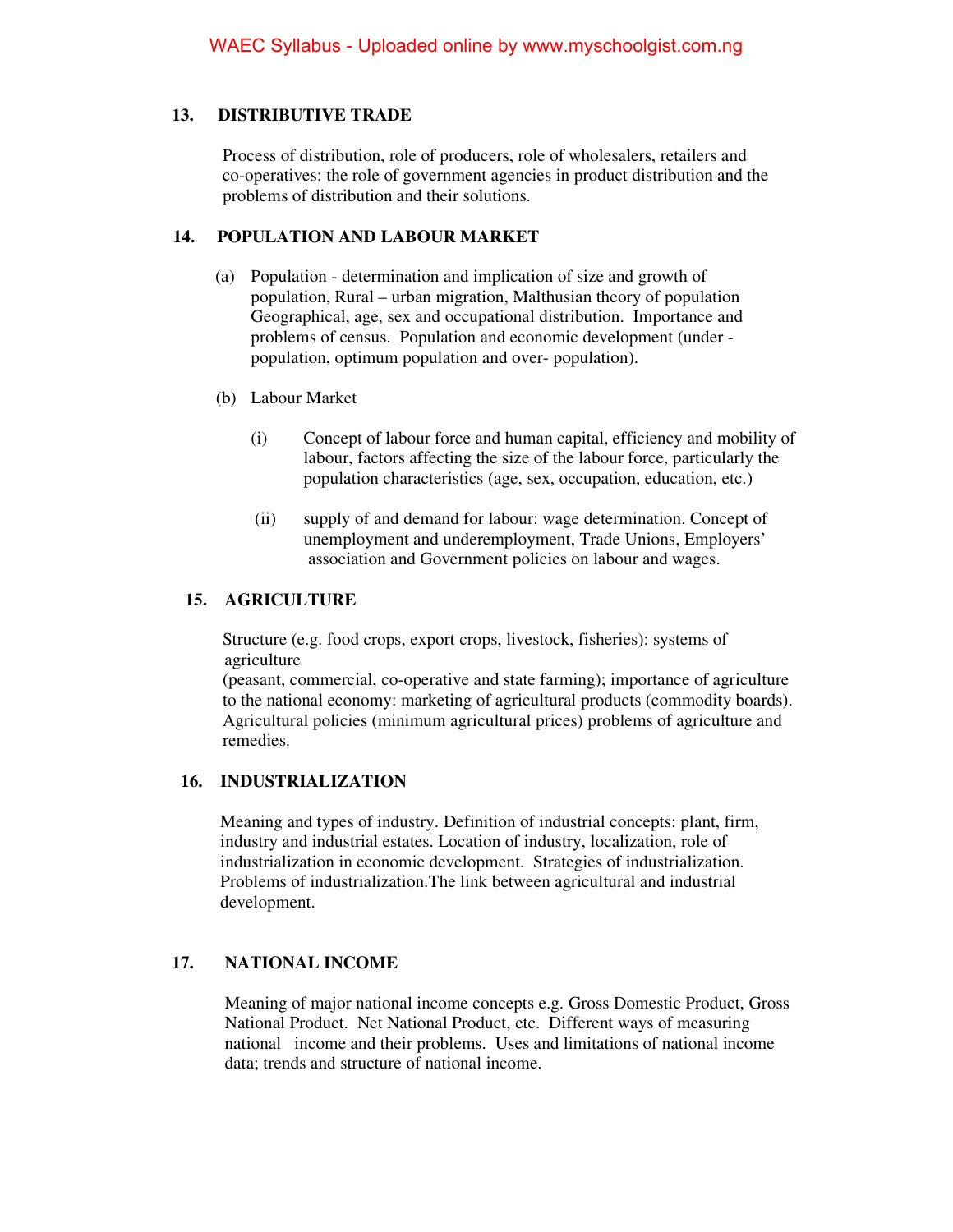### **18. MONEY AND INFLATION**

- (a) Money definition and historical development-barter and its problems, types, characteristics functions. Supply of and demand for money, value of money and the price level.
- (b) Inflation: meaning types, causes, effects and control.

### **19. FINANCIAL INSTITUTIONS**

 Types (traditional, Central Bank, Commercial Bank, Development Bank, Merchant Bank, and Insurance Companies, Building Societies) : development and functions of financial institutions. Money and capital markets; meaning, types and functions

### **20. PUBLIC FINANCE**

 Fiscal policy and objectives of public finance: Sources of government revenue. Taxation -types(direct and indirect),objectives, merits, demerits and incidence; Principles/canons of taxation; Rates of taxation(proportional, progressive and regressive) direct and indirect taxation: incidence and effects of taxes, composition/ structure of public expenditure (recurrent and capital expenditure): effects of public expenditure. Government budget and the national debt.

### **21. ECONOMIC DEVELOPMENT AND PLANNING**

 Meaning of economic development, distinction between economic growth and development, characteristics and problems of developing countries, elements of development planning (objectives of planning, and problems of planning). Types of plans (short term, medium term, perspective or long term, rolling plan etc.).

### **22. INTERNATIONAL TRADE AND BALANCE OF PAYMENTS**

- (a) International Trade: differences between domestic and international trade, the basis of international trade, absolute and comparative cost advantage, terms of trade (definition and measurement) commercial policy (objectives) and instruments – tariffs (types) and direct control. Trend and structure of West African countries' external trade.
- (b) Balance of Payments: role of money in international transactions, meaning and components of balance of payments, balance of payments disequilibrium, balance of payments adjustments (exchange rate policy exchange control, monetary and fiscal policies) and financing (the use of reserves and international borrowing).

### **23. ECONOMIC INTEGRATION**

 Economic Integration (objectives, levels of and features). Development and problems of economic integration in West Africa- ECOWAS